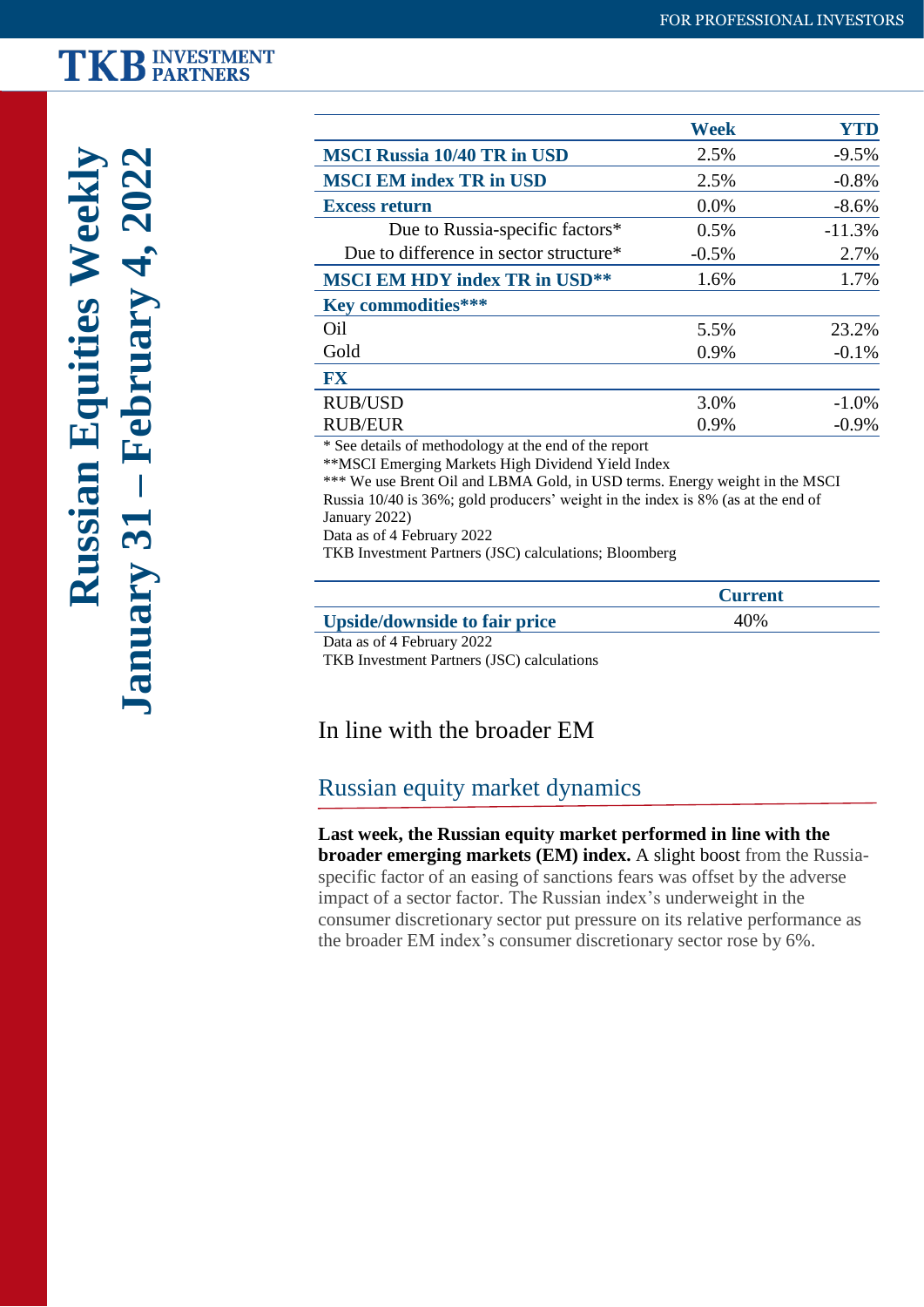### Main Russian news

**The European Commission (EC) now considers gas and uranium as green energy.** Last week, the EC presented a draft of the 'green taxonomy' project which is a part of the European Green Deal 2019. The document suggests that, for a transitional period, **investments in gas and nuclear energy should be classified as green, like renewable energy,** to help achieve carbon neutrality. For Russia, gas and nuclear energy in Europe remain key markets. According to Eurostat, as at 26 January, **Russia remained the largest supplier of gas (both pipeline and liquefied) to the EU in 2021, with 46.8% of the market** (after 43.9% in 2020). According to Gazprom Chairman, A. Miller, the largest Russian gas importers increased their purchase volumes in 2021: German and Italian gas imports rose by 10.5% and 20.3%, respectively. According to IEA forecasts, in 2022 Russian pipeline gas exports to European markets may reach 190–195 billion cubic metres.

**OPEC+ members approved the increase of oil production by 400 000 barrels a day (b/d) from March.** According to its January report, OPEC held its 2022 oil demand growth forecast at 4.2 million b/d on the back of moderate global economic growth. The oil surplus forecast was downgraded from 1.4 million b/d to 1.3 million b/d. The next production review is scheduled for 2 March. According to the plan, Russia will increase production by 100 000 b/d. This means that by the end of March, Russia can recover 90% of its production volume as of May 2020, when the OPEC+ limits were put in place.

**In January, Russian people's inflation expectations for 2022 eased off.**  According to the Central Bank of Russia (CBR), **citizens expect inflation for the next 12 months to be 13.7%.** This is lower than in December 2021, when they expected 14.8% inflation over the following year. However, the figure remains close to its maximum level. The CBR maintains its inflation forecast at 4%-4.5% for 2022.

**Net inflows from Russian retail investors into the Russian equity market amounted to USD 1.3 billion** (RUB 101 billion) **in January**. The number of individuals with brokerage accounts on the Moscow Exchange exceeded 17.4 million. Last month, more than 2.8 million retail investors made transactions, the highest number in Moscow Exchange's history.

> *Author: Aleksandra Kuznetsova Investment Specialist*

**2**

To watch...

Rosstat is due to post inflation figures for January 2022 and some key macroeconomic figures for December 2021 later this week. The Central Bank of Russia will hold a monetary policy meeting on 11 February.

Sources: Vedomosti, Bloomberg, TKB Investment Partners (JSC); February 2022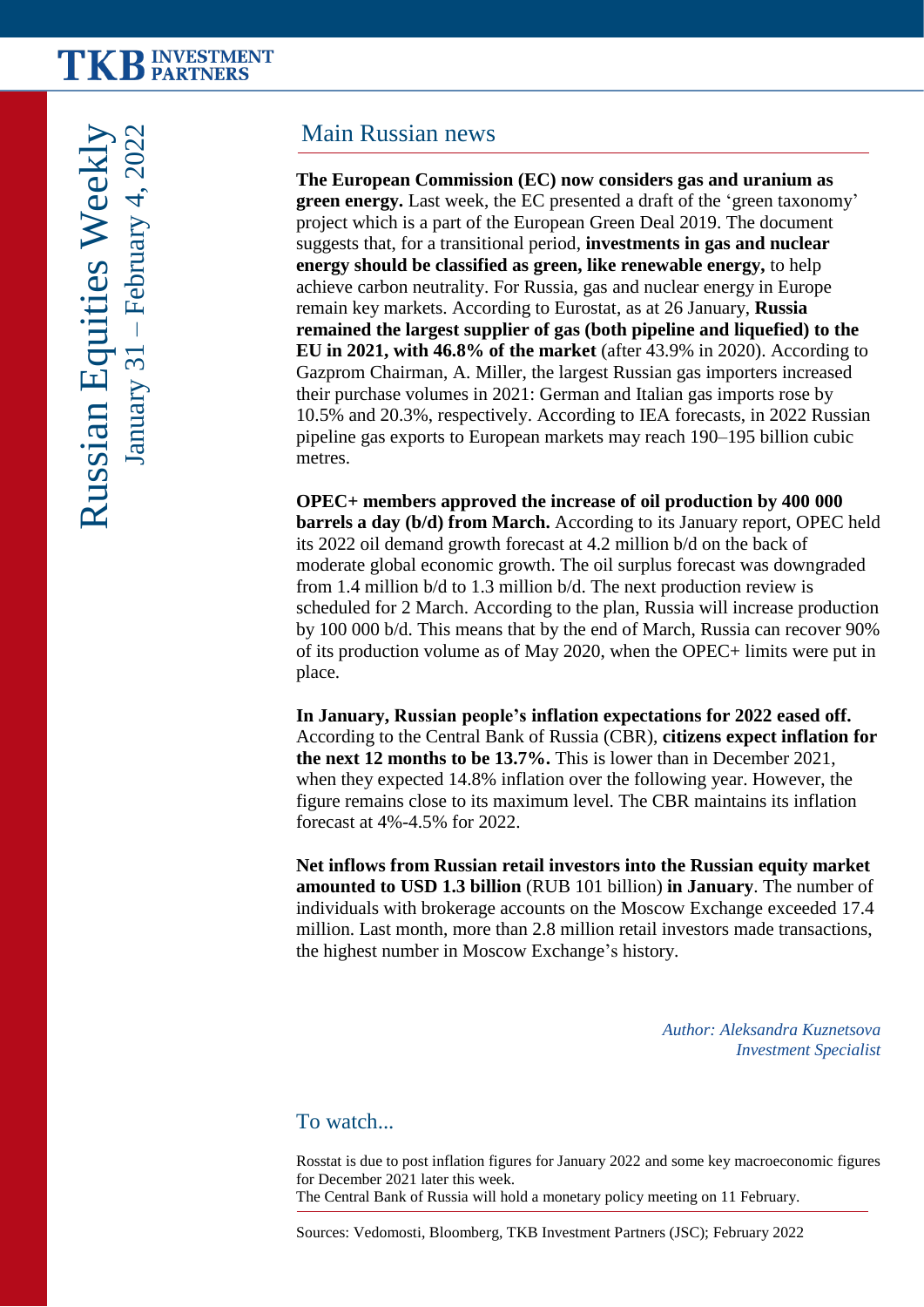Russian Equities Weekly January 31 –February 4, 202  $\mathrel{\sim}$ 

Cumulative Russia-specific effect on excess return of Russia vs EM after sanction riskrelated events (range of negative cumulative effects since a particular sanction-related topic started to develop)

**3**



Business days

\* the cumulative negative effect was below minus 15% only in the end of 2014- beginning of 2015 when a chain of events related to annexation of Crimea effected the market coupled with the strong drop of oil prices Note: To calculate the country-specific effect, we constructed an index from the EM sector indices with the structure of the MSCI Russia 10/40 index. For example, we took the MSCI EM Energy index and weighed it at 38%, the MSCI EM Materials index at 27%, etc. Therefore, the excess return due to Russia-specific factors equals the MSCI Russia 10/40 minus the constructed index. The cumulative country-specific effect is demonstrated from the day before the sanctions risk-related event until the effect evaporates. Based on net return figures, in USD terms.

Source: Bloomberg, TKB Investment Partners; Data as 4 February 2022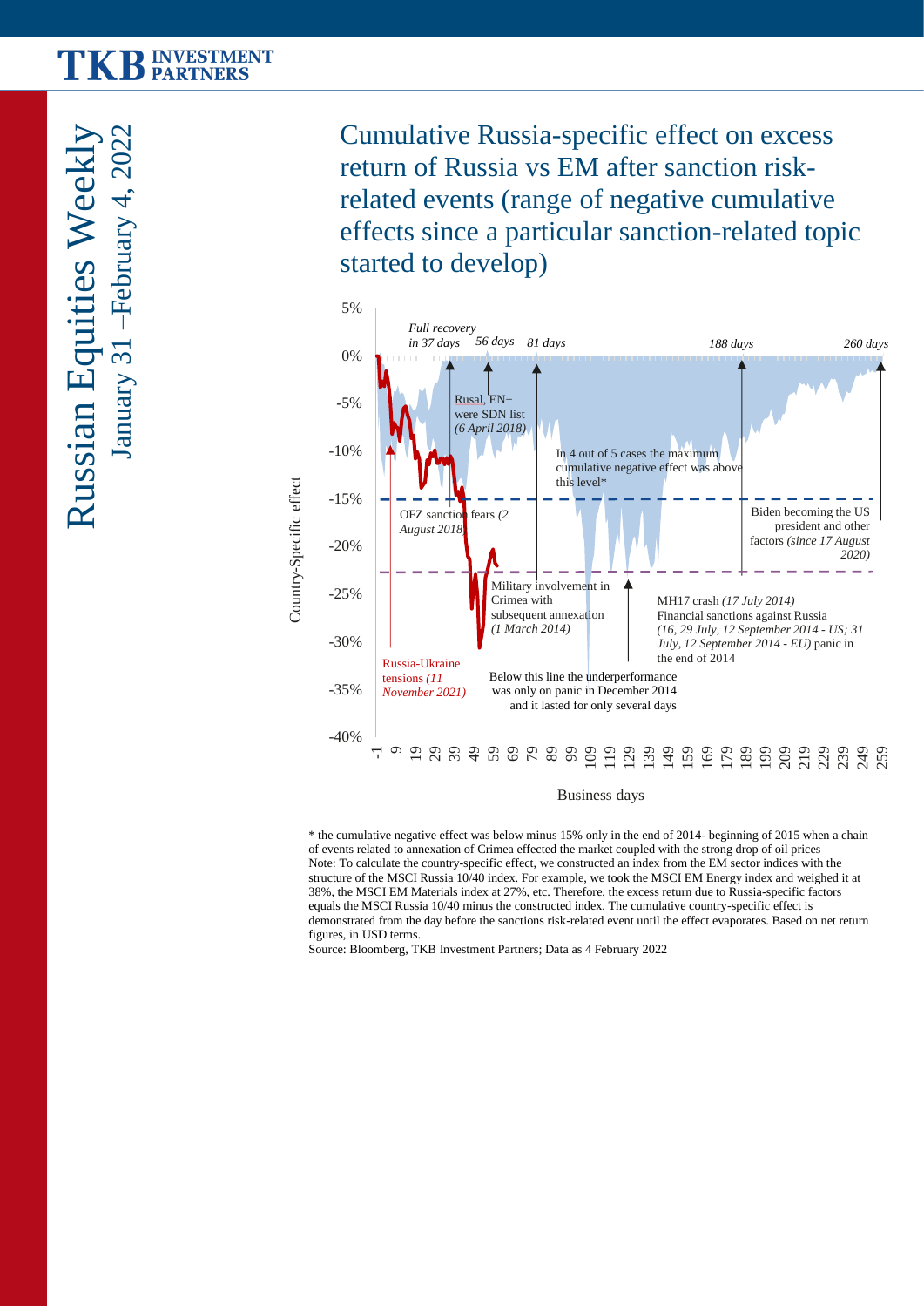# **TKB INVESTMENT**

– February 4, 2022 Russian Equities Weekly  $-$ February 4, 2022 Russian Equities Weel January 31

## Possible long-term growth in commodity prices

**4**

Bloomberg commodity spot index (in USD)



Source: Bloomberg, TKB Investment Partners, February 2022

### Country and sector effect for Russia vs EM excess return

We constructed an index from the EM sector indices with the structure of MSCI Russia 10/40 index. For example, we took the MSCI EM Energy and weighed it at 35%, MSCI EM Materials – 35%, etc. Let's call it MSCI EM Russia sector weight (MSCI EM RSW). Excess return due to sector factors is MSCI EM RSW minus MSCI EM. Excess return due to Russia-specific factors is MSCI Russia 10/40 minus MSCI EM RSW.



Source: Bloomberg, TKB Investment Partners; data as of 4 February 2022